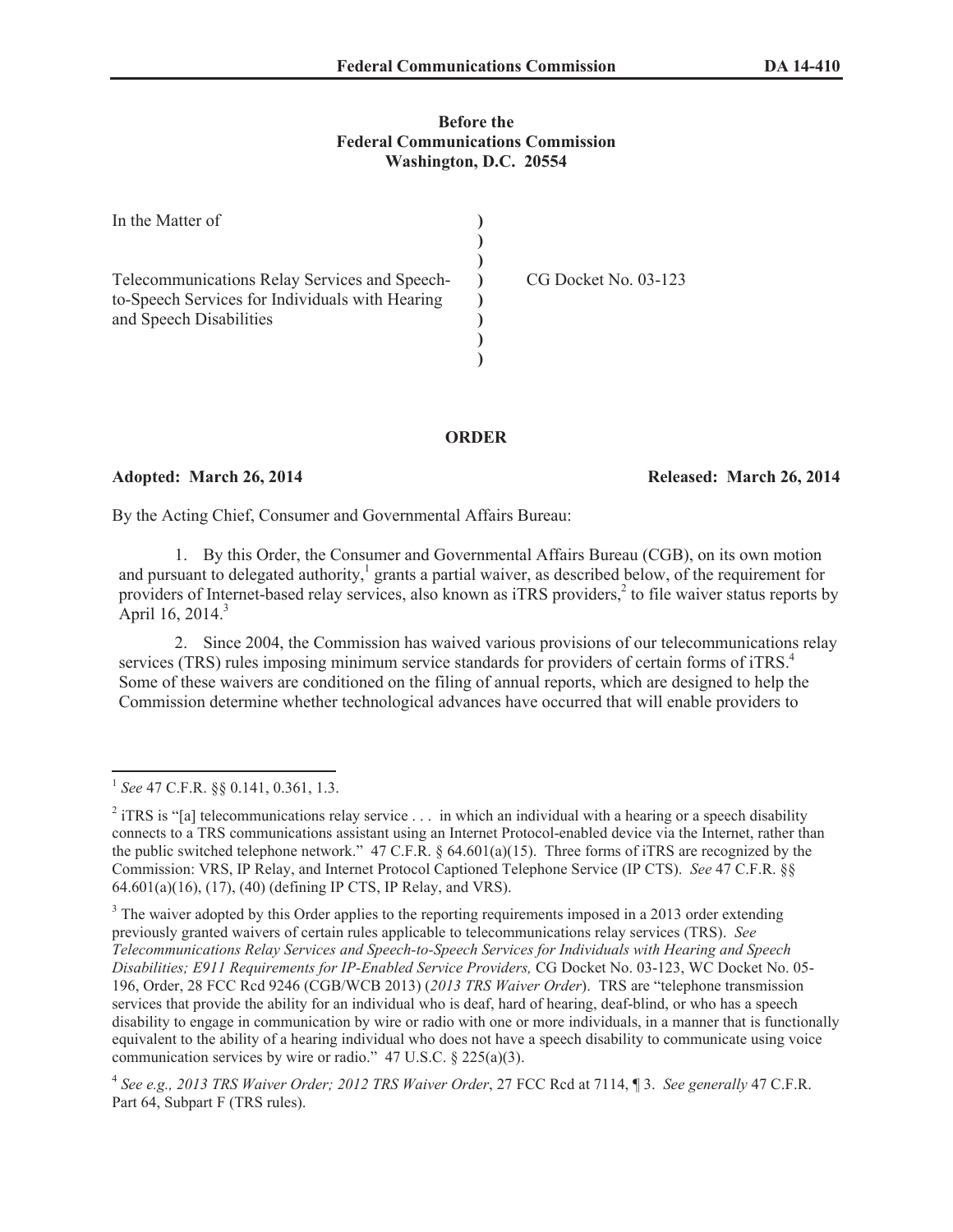comply, going forward, with the affected mandatory minimum standards.<sup>5</sup> For each of the past several years, the content of the reports submitted by iTRS providers, with few exceptions, have remained substantially the same, revealing no technological advances that would enable providers to meet currently waived standards. In November 2009, in an effort to reach a permanent resolution of the status of these waivers, several iTRS providers requested the Commission to extend indefinitely all iTRS waivers of limited duration and to clarify what Petitioners view as discrepancies in some of the waivers.<sup>6</sup> Since the request was filed, each year the Commission has continued to renew the waivers, conditioned on the continued filing of annual status reports.<sup>7</sup>

3. On July 1, 2013, CGB and the Wireline Competition Bureau released the *2013 TRS Waiver Order*, again extending the waivers until July 1, 2014 or until the effective date of amendments to the applicable rules, whichever occurs first.<sup>8</sup> The waivers were conditioned on the filing of an annual report, due April 16, 2014, which was directed to address the ability to comply with the mandatory minimum standards and the need for the waivers to remain in effect.<sup>9</sup> On September 5, 2013, the Commission issued a Notice of Proposed Rulemaking (*2013 TRS Waiver NPRM*) seeking comment on proposals to exempt certain iTRS providers permanently from the mandatory minimum standards that are the subject of the waiver Orders<sup>10</sup> and to codify certain exemptions from the mandatory minimum standards that apply to captioned telephone service  $(CTS)$  providers.<sup>11</sup>

7 *See, e.g., Telecommunications Relay Services and Speech-to-Speech Services for Individuals with Hearing and Speech Disabilities; E911 Requirements for IP-Enabled Service Providers*, CG Docket No. 03-123, WC Docket No. 05-196, Order, 25 FCC Rcd 8437 (2010) (*2010 TRS Waiver Order*); *Telecommunications Relay Services and Speech-to-Speech Services for Individuals with Hearing and Speech Disabilities; E911 Requirements for IP-Enabled Service Providers*, CG Docket No. 03-123, WC Docket No. 05-196, Order, 26 FCC Rcd 9449 (2011) (*2011 TRS Waiver Order*); *2012 TRS Waiver Order*; *2013 TRS Waiver Order.* In 2009, the waivers were extended for six months, rather than a year. *Telecommunications Relay Services and Speech-to-Speech Services for Individuals with Hearing and Speech Disabilities; E911 Requirements for IP-Enabled Service Providers*, CG Docket No. 03-123, WC Docket No. 05-196, Order, 24 FCC Rcd 14721 (2009) (*2009 TRS Waiver Order*).

8 *2013 TRS Waiver Order*, 28 FCC Rcd at 9246, ¶ 1.

9 *2013 TRS Waiver Order,* 28 FCC Rcd at 9248, ¶ 3.

<sup>10</sup> *Telecommunications Relay Services and Speech-to-Speech Services for Individuals with Hearing and Speech Disabilities; Waivers of iTRS Mandatory Minimum Standards*, CG Docket No. 03-123, Notice of Proposed Rulemaking, 28 FCC Rcd 13514 (2013). The NPRM also sought comment on whether there is any public interest need to continue to waive various other mandatory minimum standards, given the current state of the technologies pertaining to these standards and in light of recent annual reports submitted by providers reporting the ability to comply with such mandatory minimum standards. The goal of this proceeding is to provide greater certainty for iTRS and CTS users and providers with respect to the TRS mandatory minimum standards and to obviate the need for iTRS providers to file further periodic waiver filings regarding these standards. *Id.* at 13515, ¶ 1.

 $11$  CTS permits people who can speak, but who have difficulty hearing over the telephone, to simultaneously listen to the other party and read captions of what that party is saying. *See Telecommunications Relay Services, and Speech-to-Speech Services for Individuals with Hearing and Speech Disabilities*, CC Docket No. 98-67, Declaratory (continued . . .)

<sup>5</sup> *See 2013 TRS Waiver Order*, 28 FCC Rcd at 9248, ¶ 3. *See also, e.g.*, *Telecommunications Relay Services and Speech-to-Speech Services for Individuals with Hearing and Speech Disabilities*, CC Docket Nos. 90-571 & 98-67, CG Docket No. 03-123, Report and Order, Order on Reconsideration, and Further Notice of Proposed Rulemaking, 19 FCC Rcd 12475, 12520, ¶ 111 (2004).

<sup>6</sup> Hamilton Relay, Inc., AT&T Inc., CSDVRS, LLC, Sorenson Communications, Inc., Sprint Nextel Corporation, and Purple Communications, Inc., Request for Extension and Clarification of Various iTRS Waivers, CG Docket No. 03-123 (filed Nov. 19, 2009) (Hamilton Joint Request). The Hamilton Joint Request generally asked the Commission to exempt IP Relay and VRS providers permanently from certain mandatory minimum standards because of the technical infeasibility or inapplicability of these standards in an IP environment.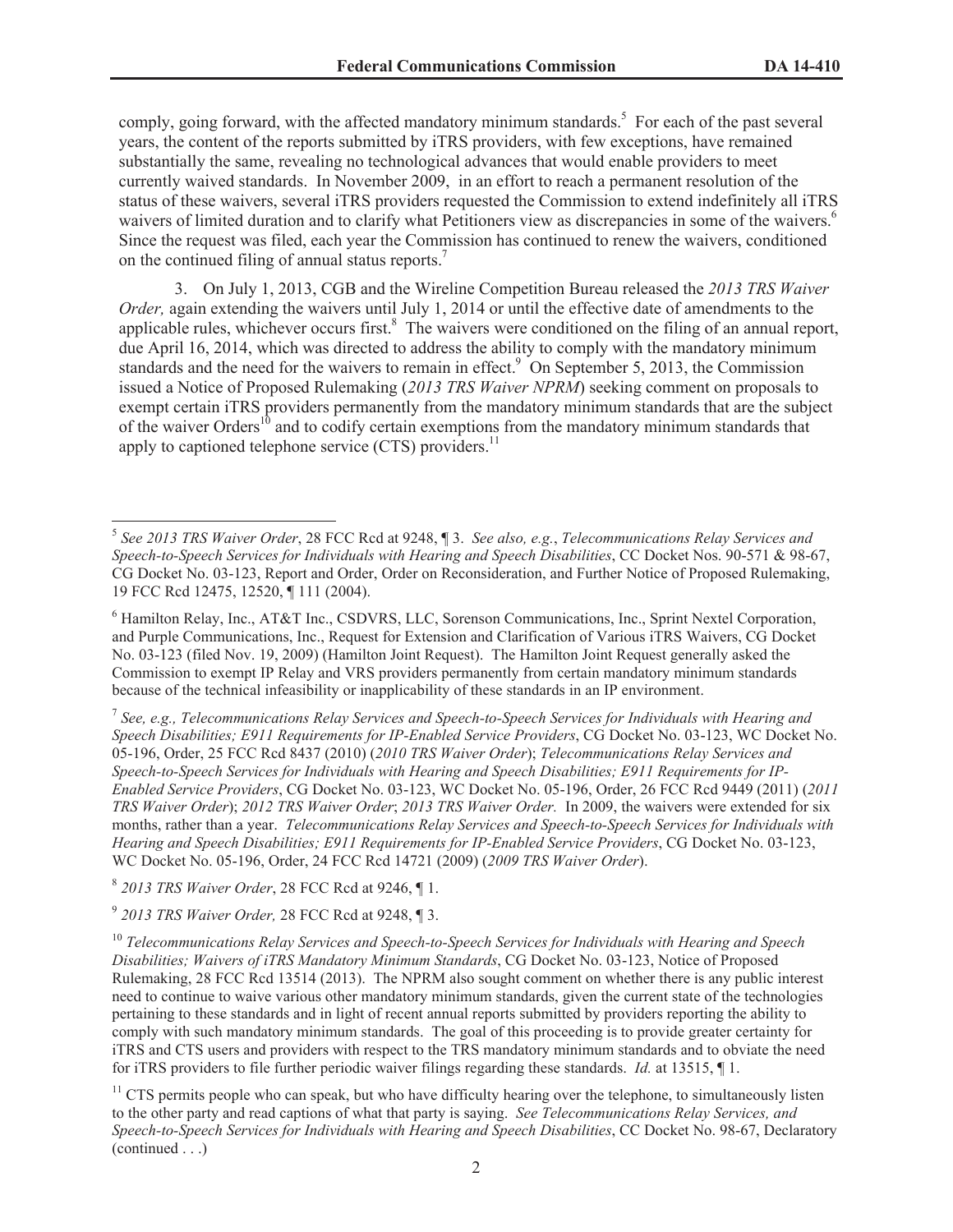4. Generally, the Commission's rules may be waived for good cause shown.<sup>12</sup> The Commission may exercise its discretion to waive a rule where the particular facts make strict compliance inconsistent with the public interest.<sup>13</sup> In addition, the Commission may take into account considerations of hardship, equity, or more effective implementation of overall policy on an individual basis.<sup>14</sup> Waiver of the Commission's rules is therefore appropriate only if special circumstances warrant a deviation from the general rule, and such a deviation will serve the public interest.<sup>15</sup>

5. As noted above, pursuant to an open proceeding initiated in September 2013, the Commission currently is considering action that would make permanent exemptions to certain TRS mandatory minimum standards.<sup>16</sup> It is unlikely that this proceeding will be concluded prior to the April 16, 2014 filing deadline for the annual reports. Given that the Commission is in the midst of conducting this review, we find that requiring VRS and IP Relay providers to file new status reports this year – which are, at least in large part, expected to repeat what has been reported to the Commission on multiple prior occasions, as has been the case in prior years' reports – would serve little purpose and impose an unnecessary burden on the providers at this time. We therefore find good cause to waive, on our own motion, the 2014 annual status report filing requirement for each iTRS provider, with respect to the re-submission of information that the provider already filed with the Commission in its April 16, 2013 status report. We believe that the annual status reports filed by providers over the past several years, which have largely remained the same from year to year, contain ample information on which to base a resolution of the waived standards in 2014, and, therefore, the 2014 reports are not necessary at this time insofar as they would simply repeat information provided before. However, we require providers to conduct the assessments that underlie their compliance reporting and, to the extent that any provider's ability to comply with any waived requirement has changed since the date of its last report, such provider continues to have an obligation to submit a status report covering such new information by April 16, 2014 under the conditions of the *2013 TRS Waiver Order*. <sup>17</sup> This approach will enable the Commission to obtain the relevant information necessary to determine the outcome of the waivers for 2014 without unnecessarily burdening the iTRS providers, while the Commission examines the complex issues raised regarding these waived standards.

6. Accordingly, IT IS ORDERED that, pursuant to sections  $1, 4(i)$ –(i), and 225 of the Communications Act of 1934, as amended,  $47 \text{ U.S.C. }$  §§ 151, 154(i)–(j), and 225, and sections 0.141, 0.361 and 1.3 of the Commission's rules, 47 C.F.R. §§ 0.141, 0.361 and 1.3, this Order IS ADOPTED.

(continued from previous page)

<sup>15</sup> *Northeast Cellular,* 897 F.2d at 1166.

<sup>16</sup> *See generally 2013 TRS Waiver NPRM*.

Ruling, 18 FCC Rcd 16121 (2003) (*CTS Declaratory Ruling*). CTS providers are not required to file annual reports addressing the mandatory minimum standards that were waived for CTS. *Id*.

<sup>&</sup>lt;sup>12</sup> 47 C.F.R. § 1.3 ("Any provision of the rules may be waived by the Commission on its own motion . . . if good cause therefor is shown").

<sup>13</sup> *Northeast Cellular Telephone Co. v. FCC,* 897 F.2d 1164, 1166 (D.C. Cir. 1990) (*Northeast Cellular*).

<sup>14</sup> *WAIT Radio v. FCC,* 418 F.2d 1153, 1159 (D.C. Cir. 1969); *Northeast Cellular,* 897 F.2d at 1166.

<sup>&</sup>lt;sup>17</sup> The effect of this decision is to waive the relevant TRS rules to the same extent granted in the 2013 TRS Waiver *Order*, but conditioned on the more targeted reporting requirements specified here.